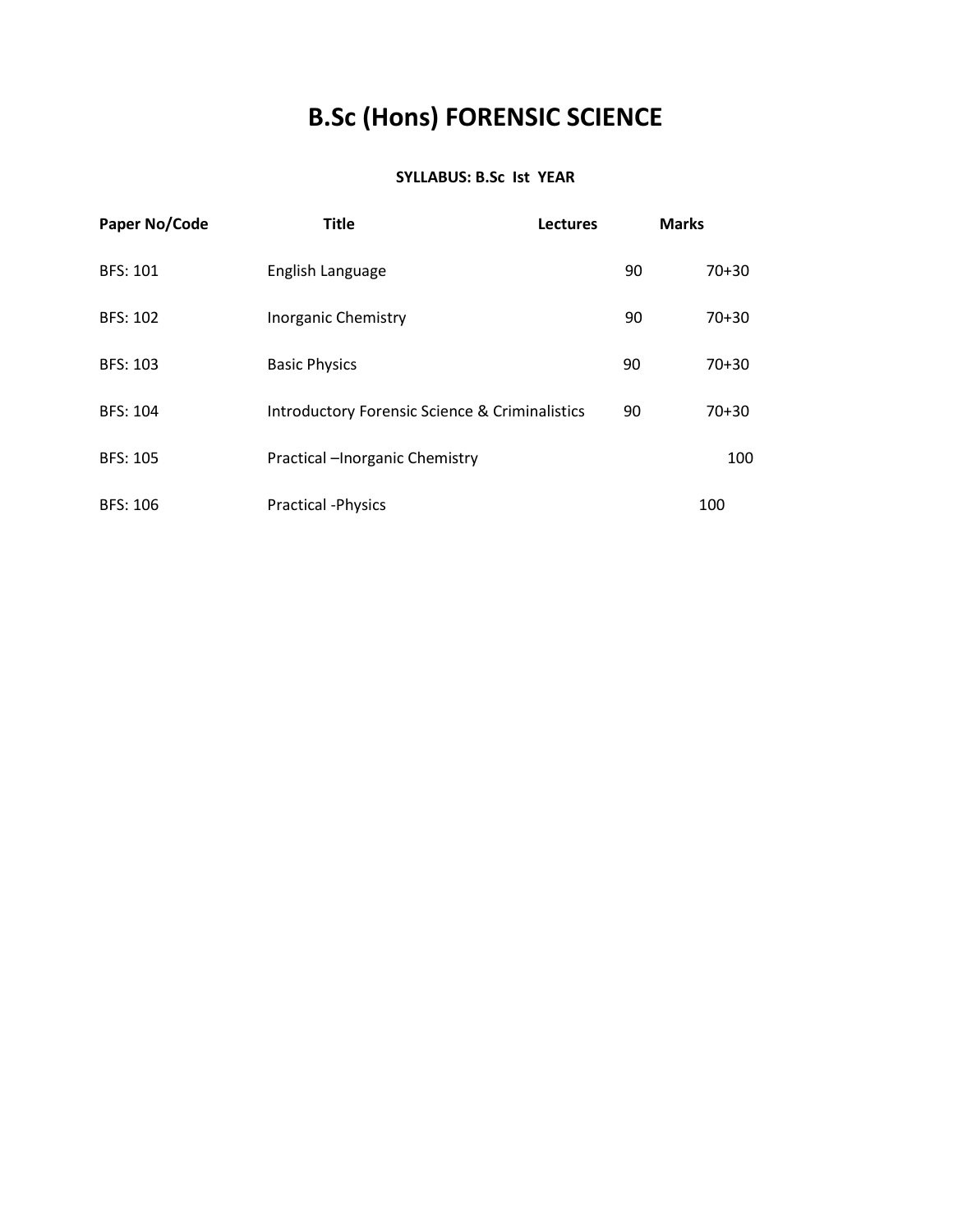# **BFS: 101 ENGLISH LANGUAGE**

#### 1. Letter writing

- a. Personal letter
- b. Business letter
- c. Official letter
- 2. Précis writing and Composition
- 3. Paragraph Writing
- 4. One word substitution
- 5. Correction of sentences
- 6. Idioms and Phrases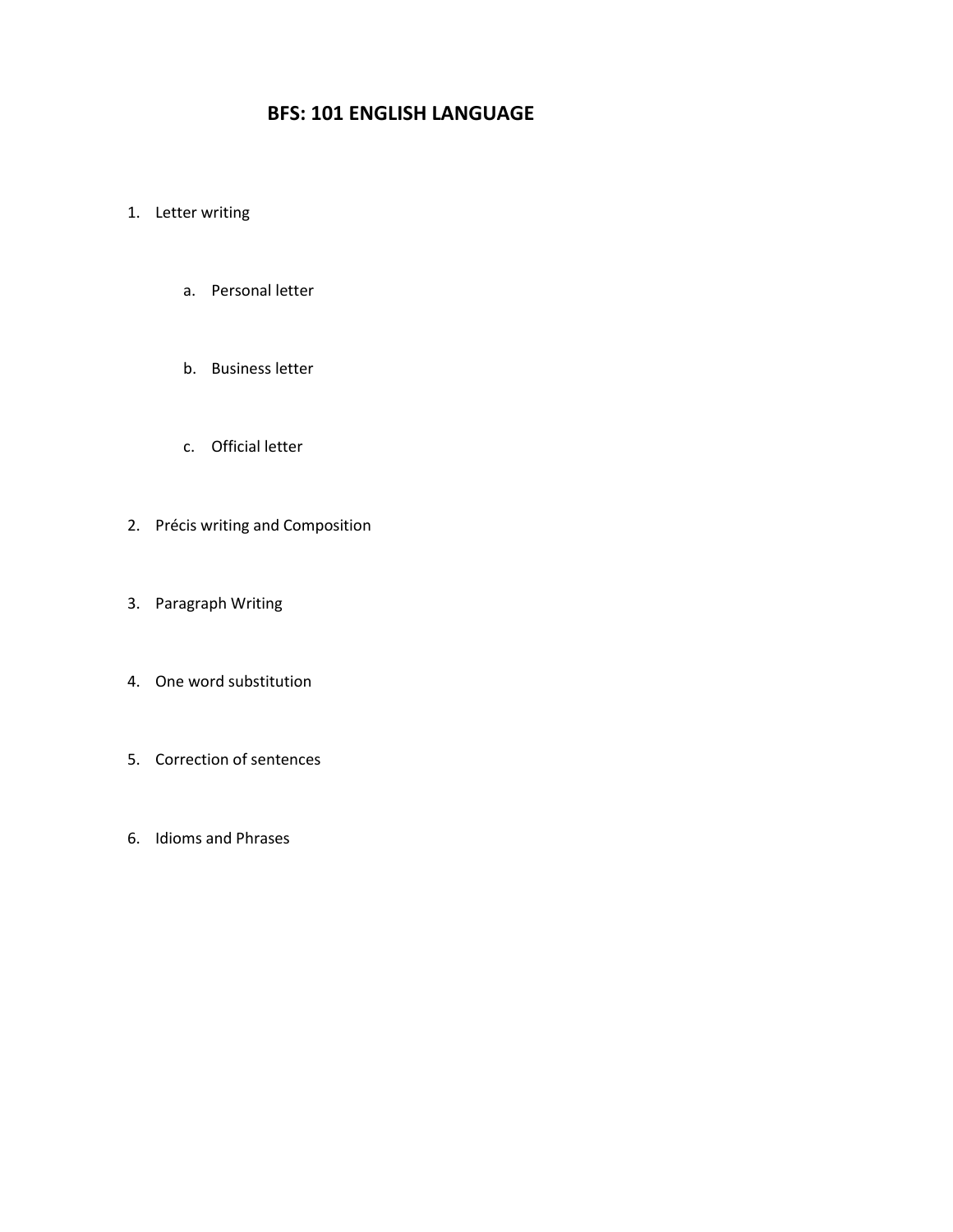#### **BFS: 102 INORGANIC CHEMISTRY**

- 1. Atomic Structure: Idea of de Broglie matter wave, Heisenberg uncertainty principle, atomic orbital's, Schrödinger wave equation, Significance of  $\Psi$  and  $\Psi^2$  quantum numbers, Aufbau and Pauli Exclusion Principle, Hund's multiplicity rule, effective nuclear change.
- 2. Hybridization and its different types, sp, sp<sup>2</sup>, sp<sup>3</sup>, sp<sup>3</sup>d, & sp<sup>3</sup>d<sup>2</sup>. Electronic configuration of elements, shapes of s, p, d, orbitals. General characteristics of Isotopes, and its types & Property. Definitions of Isotones & Isobars.
- 3. Chemical bonding ionic bonding general characterization, types of ion, packing of ion in crystals, lattice energy. Covalent bonding – general characteristics, coordinate covalent bond, valence bond approach, directional characteristics of covalent multiple bonding, sigma and pi bonds, bond length, bond order, formal charge, valence shell electron pair repulsion (VSEPR) theory of directed bonds. Hydrogen bond (theories of hydrogen bonding, valence bond treatment). Metallic bond.
- 4. Chemistry of s, p, d, block elements: introduction, properties, and their position in periodic table. Chemical properties of Noble gases, chemistry lanthanides and actinides.
- 5. Concept of coordination complexes and coordination number, Warner's theory, isomerism in coordination compounds, bonding in coordination compounds.
- 6. Role of some vital complexes of biological importance e.g. Blood, Saliva.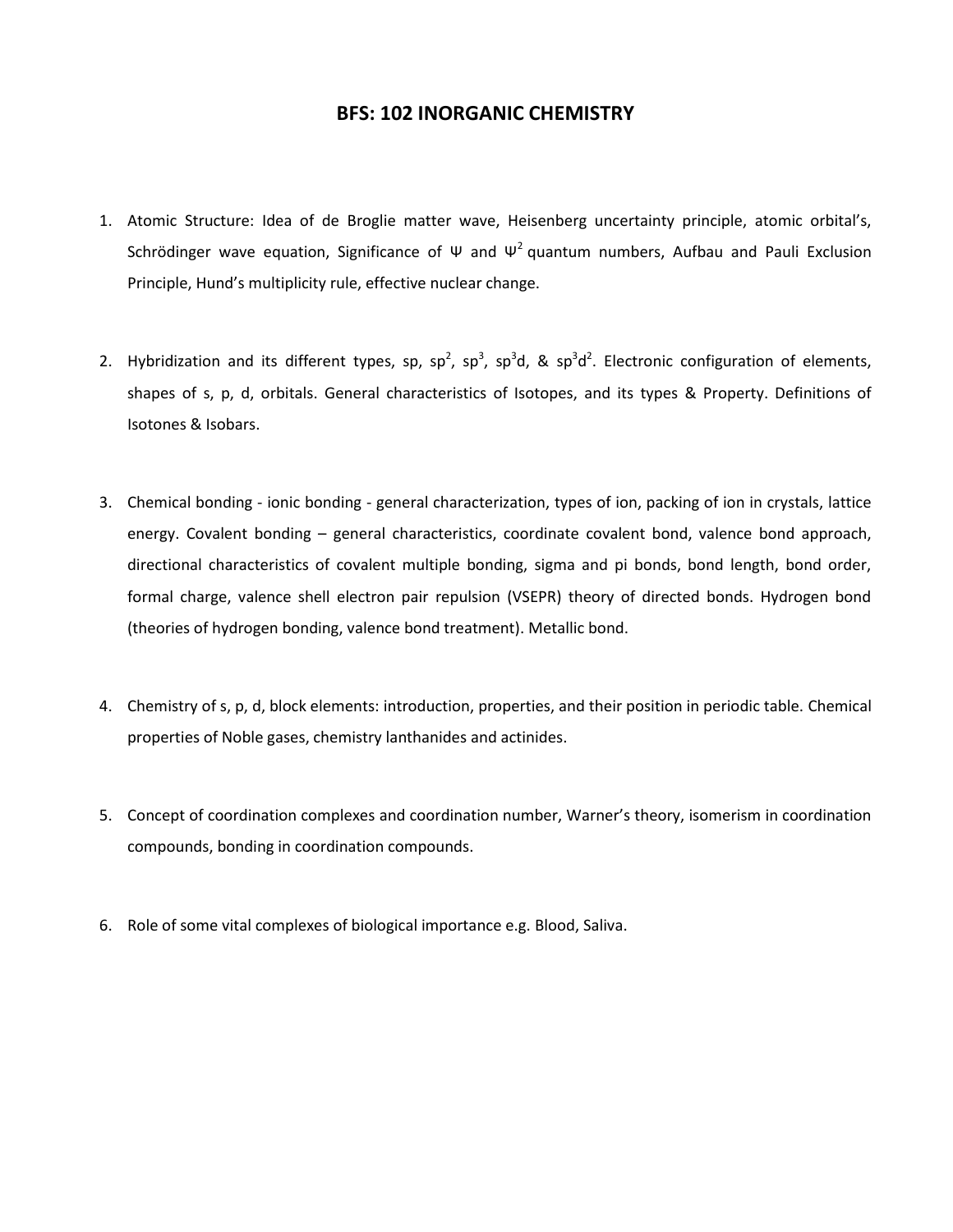#### **BFS: 103 BASIC PHYSICS**

- 1. Mechanics: Force, conservative and non conservative force, rotational motion of inertia, expression of M.I. of regular shaped bodies. Kepler's law. Acceleration due to gravity. Simple Harmonic motion and compound pendulum. Newton's law of motion.
- 2. Thermal Physics**:** concept of temperature, ideal gas equation and its law. Vander Waal's equation, reversible and irreversible process, Zeroth law, first, second and third law of thermodynamics. Carnot's cycle.
- 3. Electromagnetism: Coulomb's law. Electric field, Magnetic field due to current, Gauss's theorem and its application, Ampere's law, Kirchhoff's law and their applications. Wheat-stone bridge and its sensitivity. Rectifiers, Amplifiers, semiconductor and its type of junction. Paramagnetic, diamagnetic, ferromagnetic materials and properties.
- 4. Waves and Oscillations**:** Resonance and its application, Doppler Effect, Photo electric effect, Electron microscope
- 5. Optics**:** Combination of lens and prism, direct vision spectroscope. Diffraction –the phenomenon, diffraction at a straight edge, slit and wire, Resolving power of a telescope an eye, wave front, polarization of light and Polarimetry, Optical instrument (eg. Eye, Camera, Microscope, Telescope).
- 6. Atomic Physic**s:** Black body radiation, Planck's theory, De Broglie waves. Heisenberg's Uncertainty principle, Rutherford's atomic model. Bohr's atomic model of Hydrogen atom and atomic spectra, Schrodinger wave equation. Moseley's experiment on X-rays, diffraction of Xrays and its application, Radioactivity.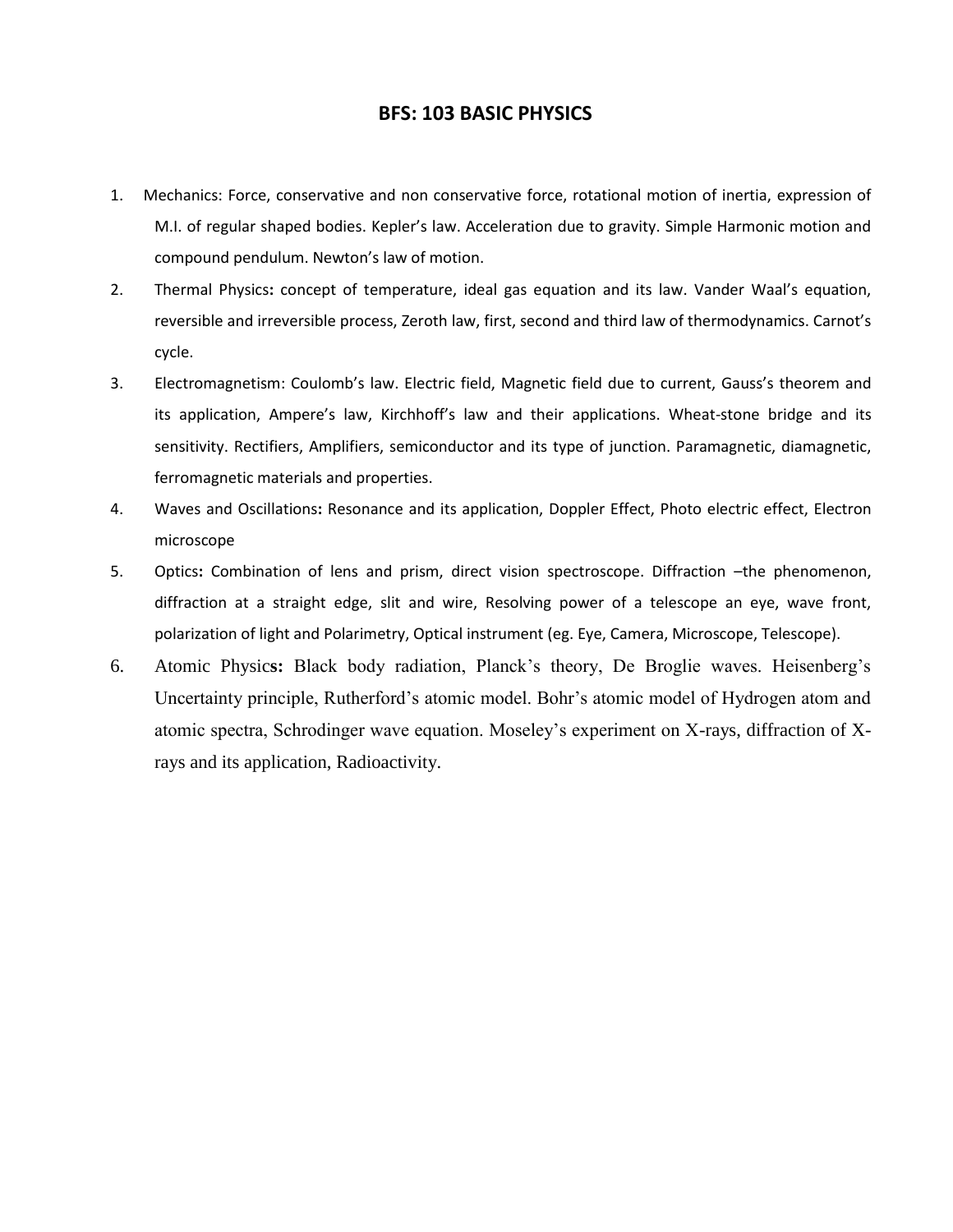### **BFS: 104 INTRODUCTORY FORENSIC SCIENCE & CRIMINALISTICS**

- 1. Forensic Science: Introduction, Definition, Principles, Laws of Forensic Science, Historical Background of Forensic Science in India, Need of Forensic Science in present scenario, Forensic Science Laboratories, their types and Divisions, Forensic Examination, Organizational set up of Forensic Science Laboratories at central and state level, Introduction of BPR&D, NICFS, CDFD, CCMB, IITR, CDTS, NCRB
- 2. Crime : Definition, types of crime, causes of crime, prevention of crime, Difference in blue and white collar crime, Introduction of Cyber crime, Criminal Justice System, Criminal behavior
- 3. Police Organization: Organizational set up of Police at central and state level, Functions of Police, Relationship of Police and Forensic Scientist, History of different para-military forces (BSF, CISF, CRPF, ITBP, Assam Rifles, SSB, NSG etc.)
- 4. Crime Scene : Introduction, Significance, Role of Investigator, Evaluation of crime scene, protection of crime scene, Photography of Crime scene, Tools and techniques, Significance of Photography and Videography, Introduction of Sketching, Purpose of Sketching, Making of Sketches, Types of Sketches, Methods of Sketching, Procedure of Sketching, Searching Methods, Chain of Custody types, Significance and their evaluation.
- 5. Modus operandi & Role of Modus operandi bureau in crime investigation. Investigation & examination of various types of cases (a) Murder (b) Rape (c) Burglary (d) Railway & Air Crashes (e) Road Accidents etc.
- 6. Location, Collection & Evaluation of various types of Tool Marks & Trace Evidences ( Paint, Soil, Glass, Detective Dyes, GSR etc.)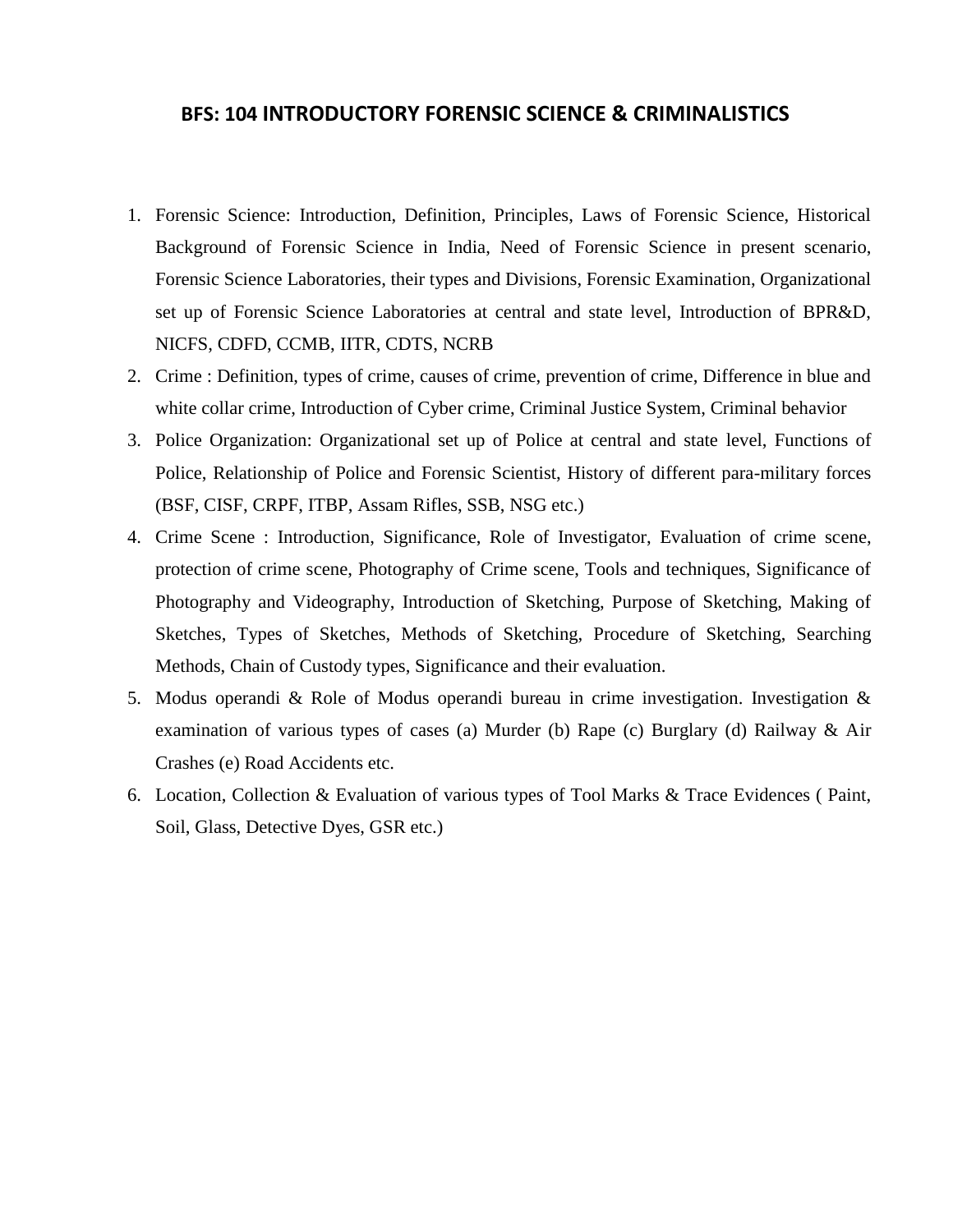# **BFS: 105 PRACTICAL INORGANIC CHEMISTRY**

#### Analysis of Acidic Radicals

- 1. Preliminary test with dil  $H_2$ so<sub>4.</sub>
- 2. Preliminary test with conc.  $H_2$ so<sub>4,</sub>
- 3. Prepare  $N/10$   $H_2$ so<sub>4,</sub> standard solution and find out the strength or percentage of NaHCO<sub>3</sub>, in washing Soda
- 4. To estimate nitrate ion gravimetriclly using nitron.
- 5. To prepare  $N/30$  AgNO<sub>3</sub> Standard solution and find out the strength of supplied AgNO<sub>3</sub> solution using Potassium or ammonium thiocynate, as intermediate solution.
- 6. To Prepare chrome alum
- 7. To prepare sodium cobalt nitrite
- 8. To determine the strength of supplied oxalic acid solution by titrating it against approx N/30 KMNO<sup>4</sup> solution.
- 9. Analysis of group Ist.
- 10. Analysis of group IInd.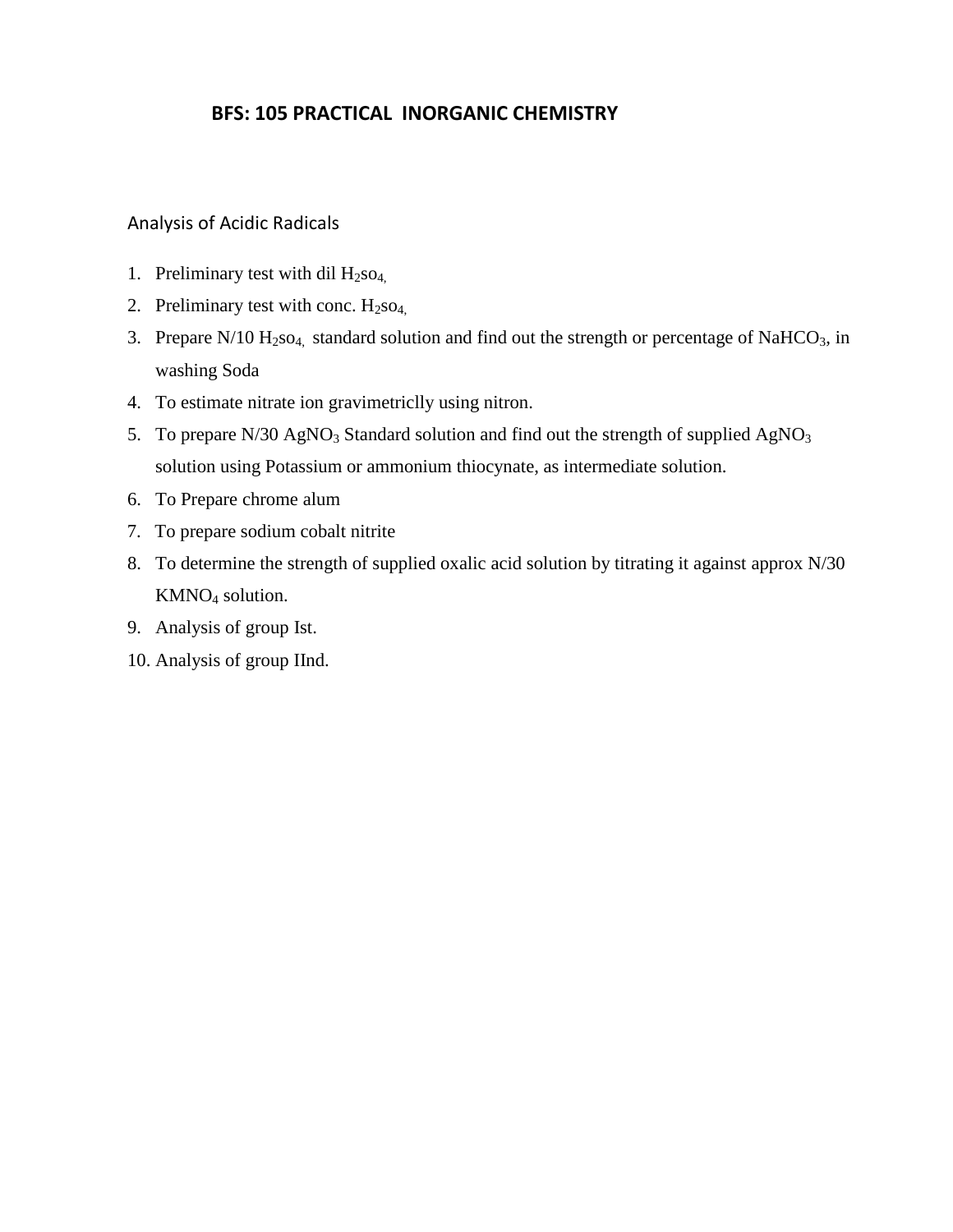# **BFS: 106 PRACTICALS PHYSICS**

- 1. To determine the value of 'g' by a compound pendulum.
- 2. To determine the value of 'g' by a Kater's pendulum.
- 3. To find the Moment of Inertia of a fly wheel about its own axis of rotation OR (To find angular acceleration of a fly wheel.
- 4. To determine focal length of a (thin or thick) convex lens by displacement methods.
- 5. To determine dispersive power of glass prism.
- 6. To determine the focal length of a concave lens using a plane mirror and a convex lens.
- 7. To determine the focal length of a concave lens by concave mirror.
- 8. To determine the resolving power of a Telescope.
- 9. To determine the diameter of a thin wire by diffraction.
- 10. To determine the radius of curvature of convex mirror by a plane mirror method.
- 11. To determine the radius of curvature of convex mirror by a means of a convex lens.
- 12. To determine the refractive index for a flint glass prism for Sodium light, using a spectrometer.
- 13. To verify Newton's law of cooling.
- 14. To determine the Moment of Inertia of a given irregular body using a Torson pendulum.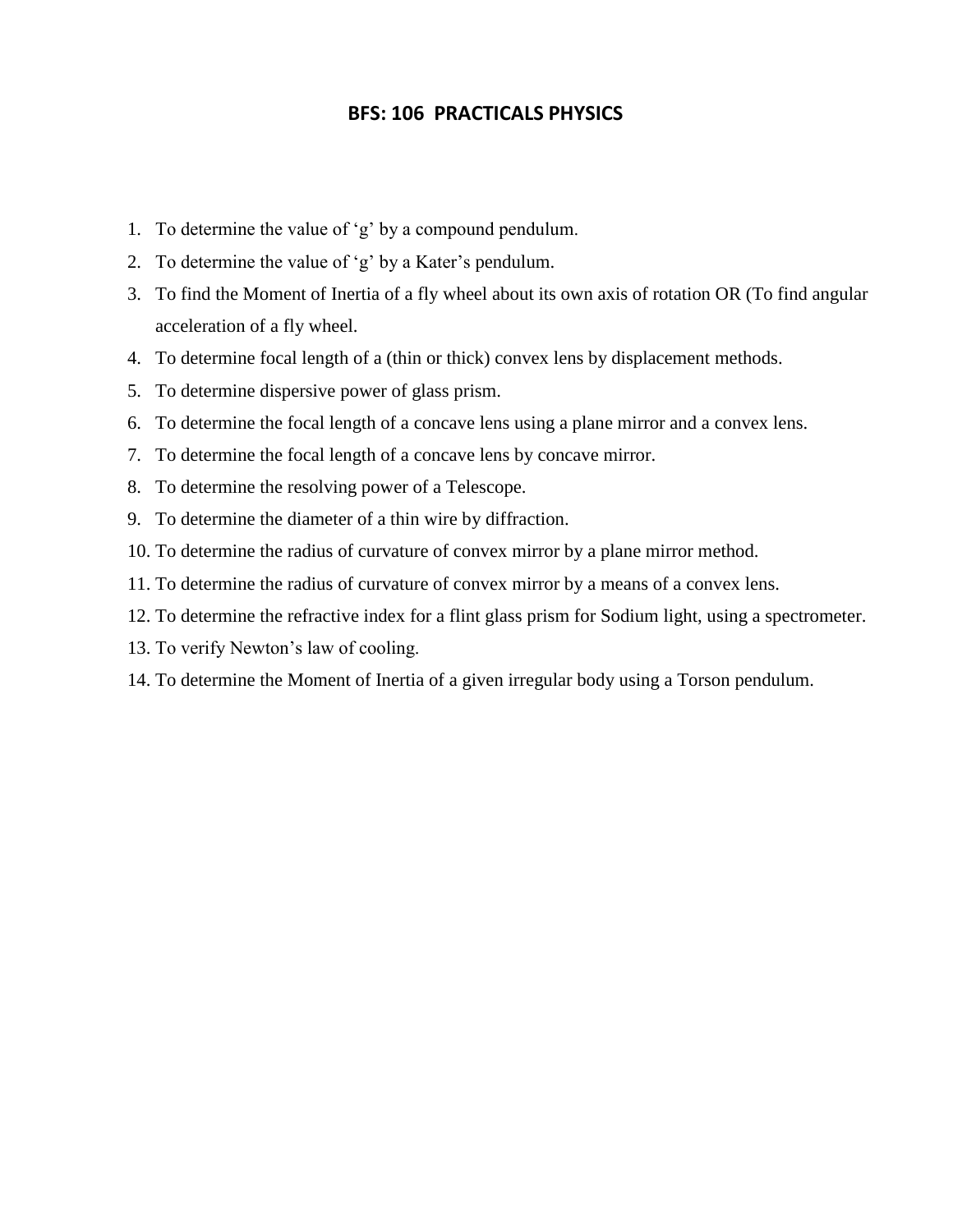# **B.Sc (HONS) FORENSIC SCIENCE**

# **SYLLABUS: B.Sc 2nd YEAR**

| Paper/Code     | <b>Title</b>                       | <b>Lectures</b> | <b>Marks</b> |
|----------------|------------------------------------|-----------------|--------------|
|                |                                    |                 |              |
| <b>BFS-107</b> | <b>Organic Chemistry</b>           | 90              | $70 + 30$    |
| <b>BFS-108</b> | <b>Fundamentals of Biology</b>     | 90              | $70 + 30$    |
| <b>BFS-109</b> | <b>Environmental Studies</b>       | 90              | $70+30$      |
| <b>BFS-110</b> | Law for Forensic Scientists        | 90              | $70+30$      |
| <b>BFS-111</b> | <b>Practical Organic Chemistry</b> |                 | 100          |
| <b>BFS-112</b> | <b>Practical Biology</b>           |                 | 100          |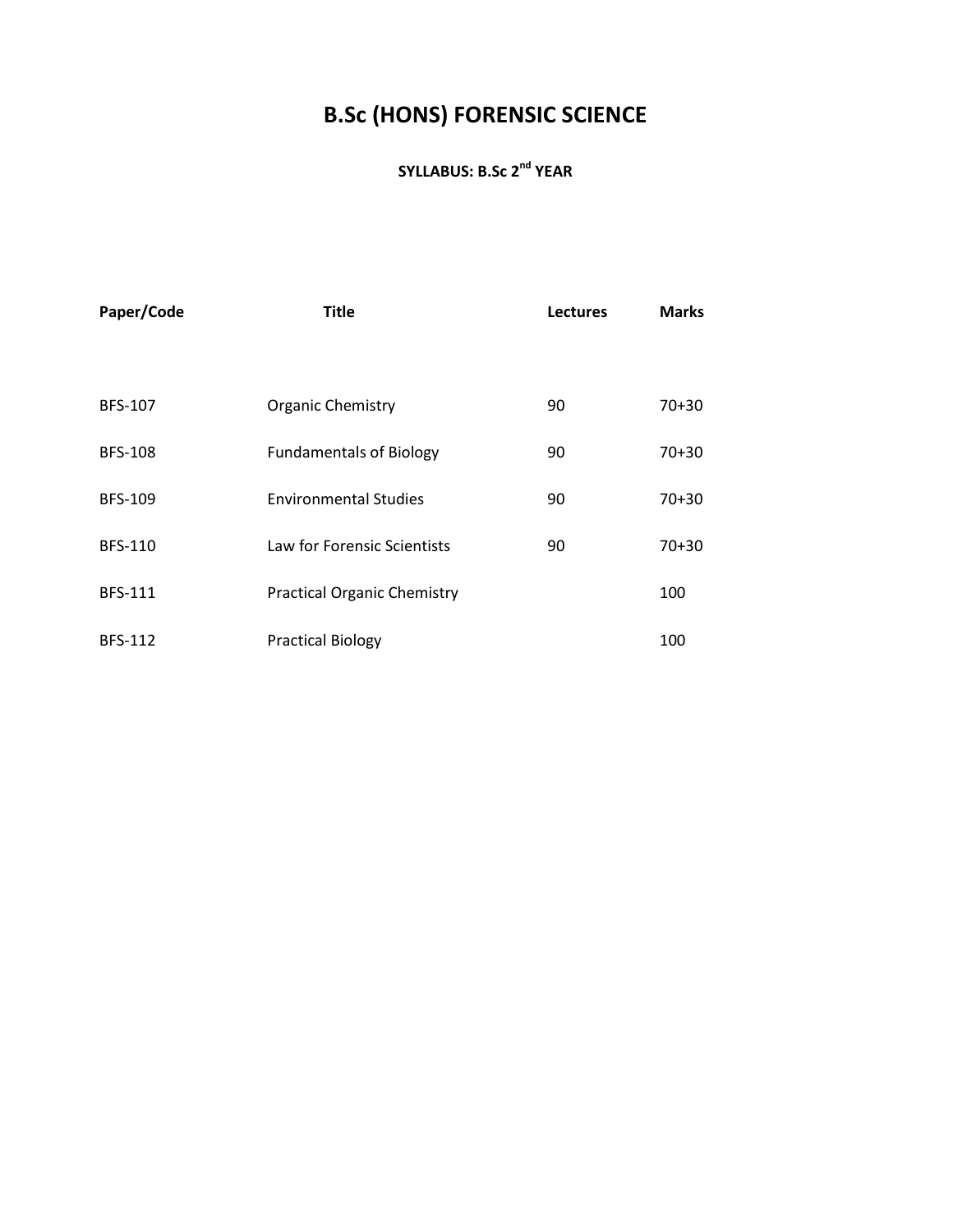#### **PAPER-BFS: 107 ORGANIC CHEMISTRY**

- 1. Organic Chemistry as a chemistry of compounds and its interaction with everyday life.
- 2. Methods of purification and Test of purity, quantitative elemental analysis, determination of molecular masses, calculation of molecular and empirical formula, structural formula.
- 3. Chemistry of Bio-molecules; Introduction, Definition, Nomenclature & classification of following molecules: Carbohydrates, Amino acid, Nucleic acid, Protein & Lipids.
- 4. Electronic displacement: electromeric, hyper conjugative and resonance effects. Nucleophiles and Electrophiles and their importance in biological systems, characteristics and type of organic reactions, additions, eliminations, substitutions and rearrangements. Aldol condensation. Markownikoff's rule. Wurtz synthesis, pinacol-pinaclone rearrangement. Hoffmann Bromamide reaction (with their mechanisms).
- 5. Stereo-isomerism: geometrical isomerism and method of determining the geometry. E and Z designation of geometrical isomers, optical isomerism, specific and molar radiation, D and L designation, Walden inversion, Absolute configuration in terms of R and S notation, chirality and chiral molecules.
- 6. Method of preparation of the following: Aromatic hydrocarbons, halogen derivatives, nucleophlic substitution. Nitrobenzene, amines, diazonium salt and their reaction, phenyl hydrazines, sulphonic acids, aromatic alcohols, phenols, quinones. Structure, synthesis and importance of Naphthalene, anthracene and phen-anthrene – their derivatives and carcinogenicity
- 7. Pesticides & Insecticides: Introduction, types and their forensic application.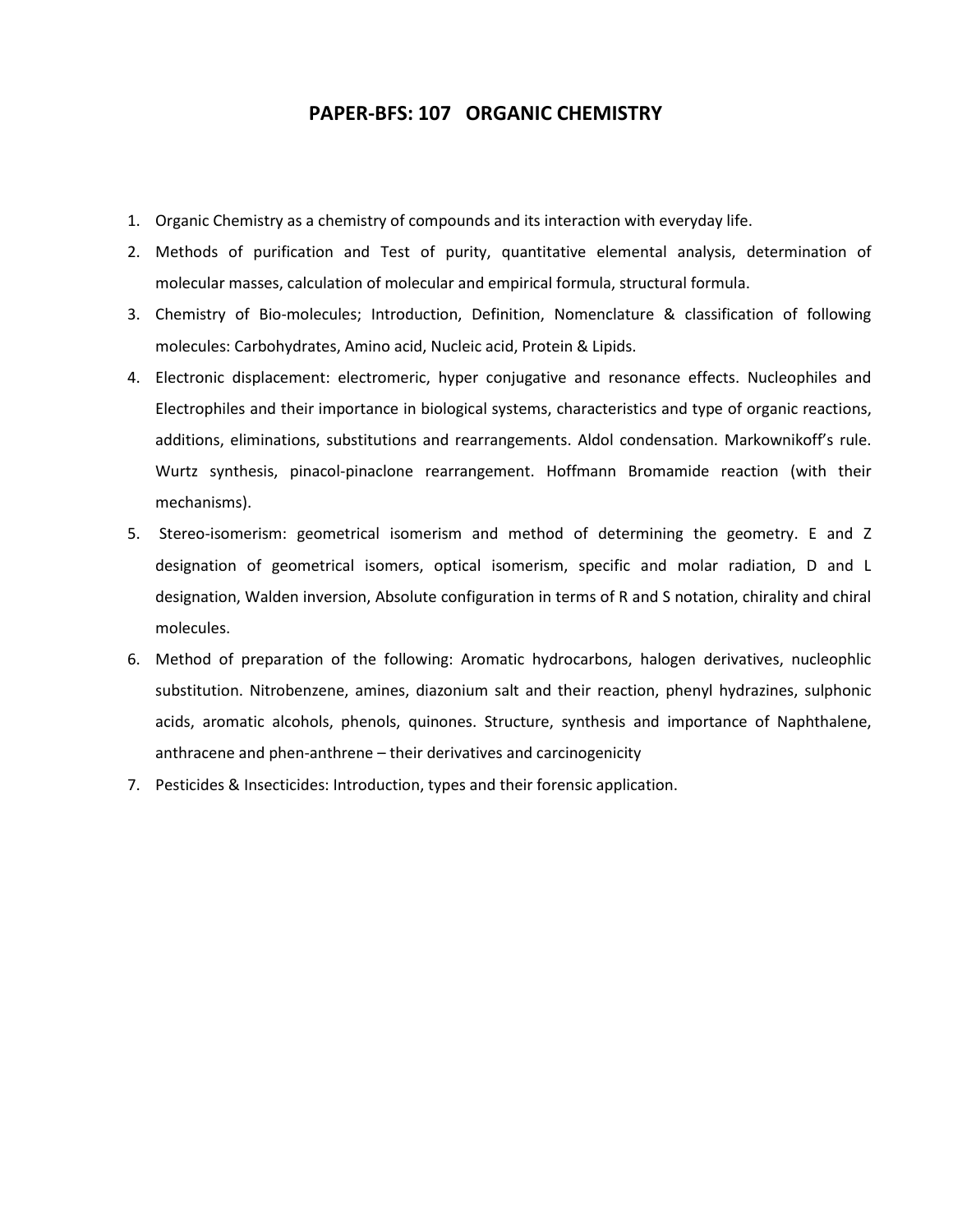#### **BFS: 108 Fundamentals of Biology**

- 1. General Characteristics, classification and economic importance of Algae, Fungi, Lichens, Bryophytes, Pteridophytes & Gymnosperms.
- 2. Angiosperms: Principle of classification and nomenclature of angiosperms, Anatomy of angiosperms, Structure and development of anthers and ovules, fertilization, seed development, seed dormancy and germination.
- 3. Non-Chordates: General characteristics, classification and economic importance of Protozoa, Porifera, Coelentrate, Helminthes, Annelida, Arthropoda, Mollusca and Echinodermata.
- 4. Chordates: General characteristics, Classification and importance of Protochordata, Hemichordate, Urochordata, Cephalochordata and Cyclostomata, Amphibia, Reptilia, Aves and Mammalia.
- 5. Genetics: A brief history, introduction, Mendel's laws, Linkage and crossing over, Sex linked inheritance, Structural and numerical changes in chromosomes, Mutation, Multiple alleles and Gene concept.
- 6. Evolution: Introduction, different concepts of Origin of life, Theories of organic evolution, Theory of inheritance of acquired characters (Lamarckism). Theory of natural selection, Mutation theory and synthetic theory, Speciation and isolating mechanism, Morphological criteria for species and races. Allopathic and sympatric population. Isolating mechanism.
- 7. Human Physiology: Introduction of different types of physiological systems: Cardiovascular and Lymphatic system, Respiratory System, Excretory System, Digestive System, Endocrine System, Nervous System and Skeletal System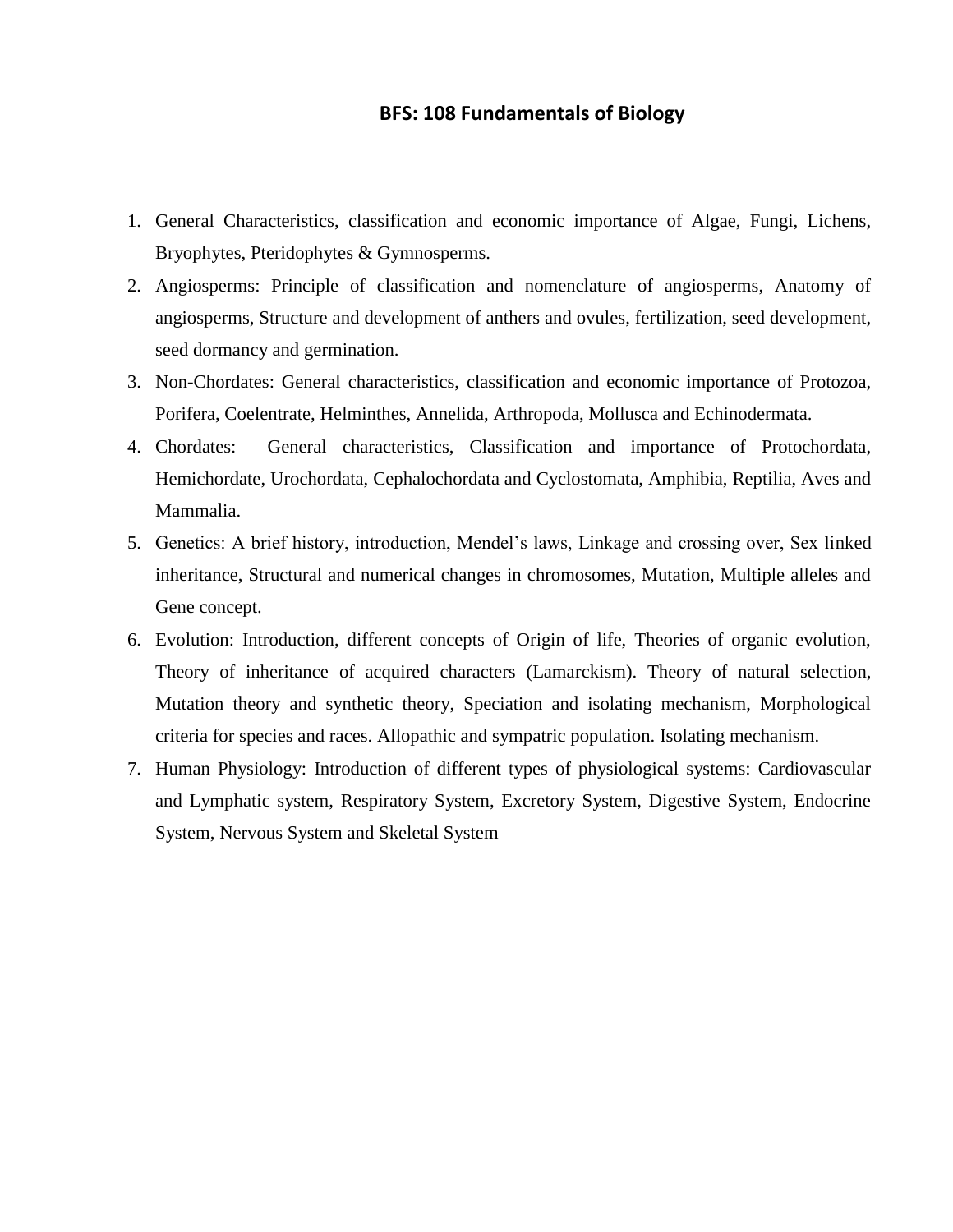# **BFS: 109 ENVIRONMENTAL STUDIES**

- **1.** The multi-disciplinary Nature of Environmental Studies
	- Definition, scope and importance.
	- Need for public awareness.
- **2**. Natural Resources: Renewable and Non-renewable Resources**:**

Natural resources and associated problems:

- (a) Forest Resources: Use and over- exploitation, deforestation: case studies. Timber extraction, mining, dams and their effects on forests and tribal people.
- (b) Water Resources: Use and over-utilization of surface and ground water, floods, drought, conflicts over water, dams benefits and problems.
- (c) Mineral Resources: Use and exploitation, environmental effects of extracting and using mineral Resources, Case studies.
- (d) Food Resources: World food problems, changes caused by agriculture and overgrazing, effects of modern agriculture, fertilizer-pesticide problems, water logging, salinity, case studies.
- (e) Energy Resources: Growing energy needs, renewable and non renewable energy sources, use of alternate energy sources, case studies.
- (f) Land Resources: Land as resources, land degradation, man induced landslides, soil erosion and desertification.
- Role of an individual in conservation of natural resources.
- Equitable use of resources for sustainable lifestyles lectures.

#### **3**. Ecosystems

- Concept of an ecosystem.
- Structure and function of an ecosystem.
- Producers, consumers and decomposers.
- Energy flow in the ecosystem.
- Ecological succession.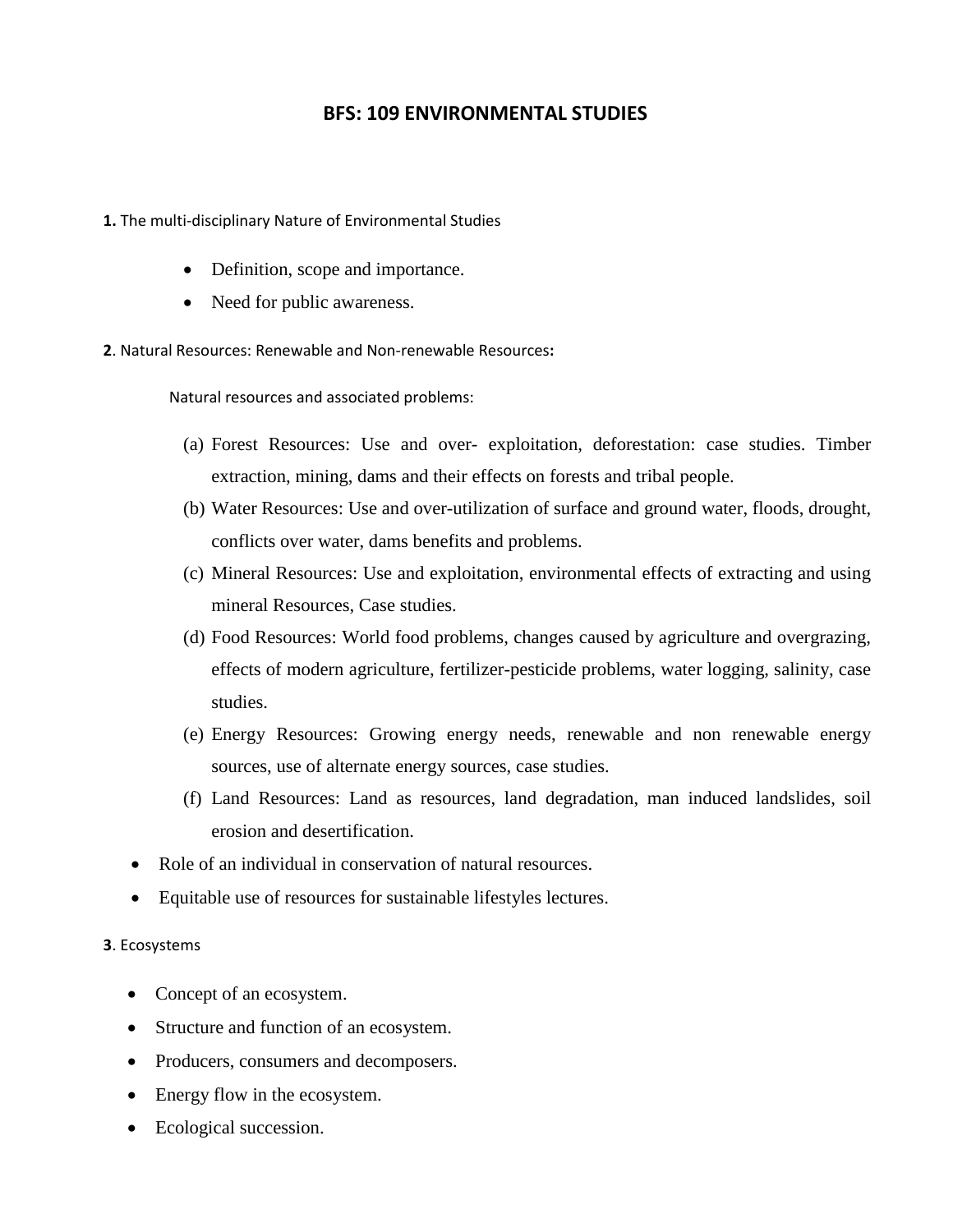- Food chains, food webs and ecological pyramids. Introduction, types, characteristic features, structures and function of the following ecosystem.
- (a) Forest ecosystem, (b) Grassland ecosystem, (c) Desert ecosystem, (d) Aquatic ecosystems (Ponds, Streams, Lakes, Rivers, Oceans, Estuaries).

**4**. Bio-diversity and its Conservation

- Introduction-Definition: Genetic, species and ecosystem diversity.
- Biogeographical classification of India.
- Value of Bio-diversity: Consumptive use, productive use, social, ethical, aesthetic and option values.
- Bio-diversity at global, National and local levels.
- India as a mega-diversity nation.
- Hot-spots of Bio-diversity.
- Threats to Bio-diversity: habitat loss, poaching of wildlife, man-wildlife conflicts.
- Endangered and endemic species of India.
- Conservation of Bio-diversity: In-situ and Ex-situ conservation of Bio-diversity.

**5**. Environmental Pollution

- Definition, Causes, effects and control measures of: (a) Air pollution, (b) Water pollution, (c) Soil pollution, (d) Marine pollution, (e) Noise Pollution, (f) Thermal pollution, (g) Nuclear hazards.
- Solid waste management: Causes, effects and control measures of urban and industrial wastes.
- Role of individual in prevention of pollution
- Pollution case studies
- Disaster management: floods, earthquake, cyclone and landslides.

### **6**. Social Issues and The Environment

- From Unsustainable to Sustainable development
- Urban problems related to energy
- Water conservation, rain water harvesting, watershed management
- Resettlement and rehabilitation of people; its problems and concerns. Case studies.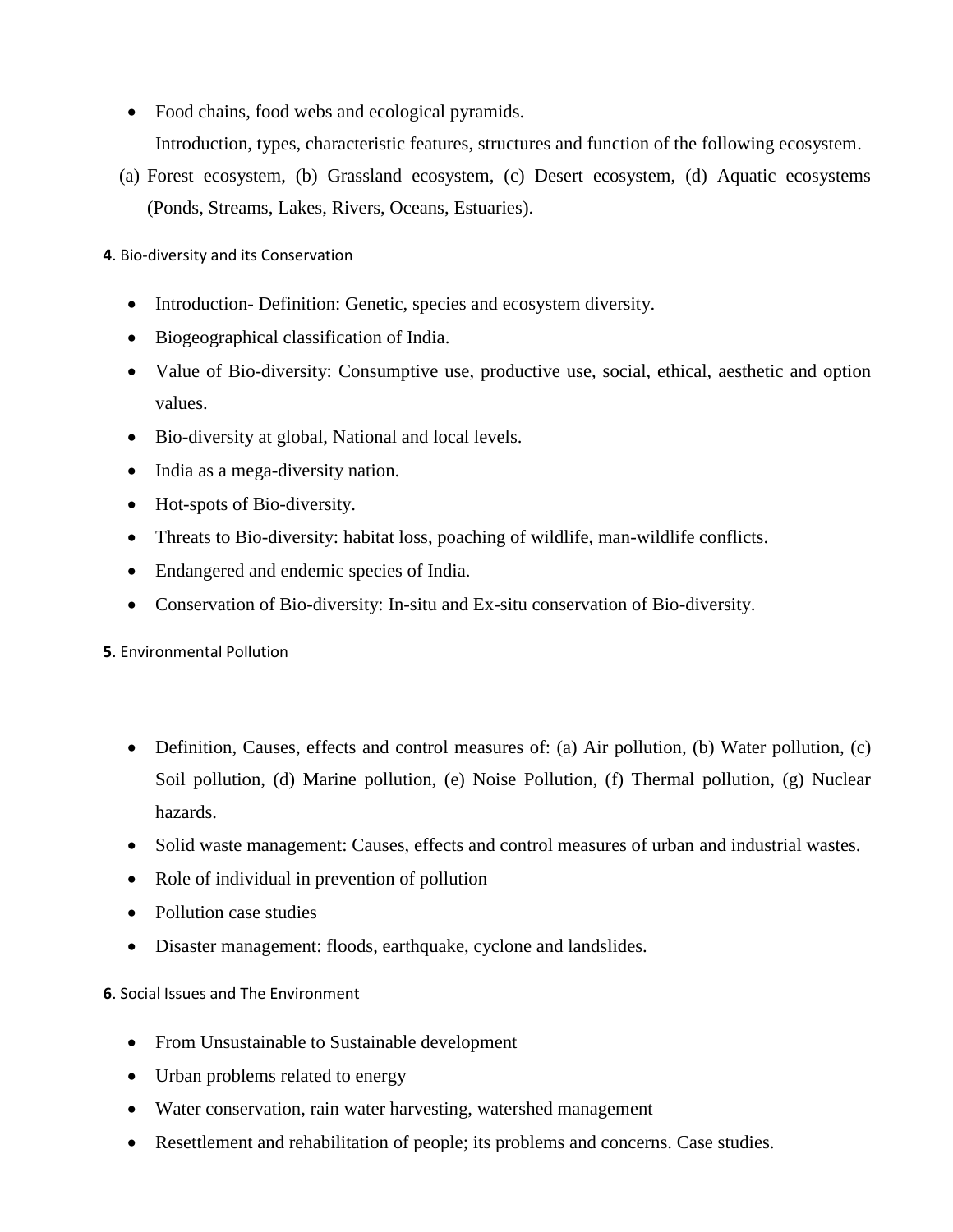- Environmental ethics: issues and possible solutions.
- Climate change, global warming, acid rain, ozone layer depletion, nuclear accidents and holocaust, Case studies.
- Water-land reclamation
- Consumerism and waste products.
- Environmental protection act.
- Air (prevention and control of pollution) act.
- Water (prevention and control of pollution) act.
- Wildlife protection act.
- Forest conservation act.
- Issues involved in enforcement of environmental legislation.
- Public awareness.

#### **7**. Human Population and the Environment

- Population growth, variation among nations.
- Population explosion-Family Welfare programme.
- Environment and human health
- Human Rights.
- HIV/AIDS
- Women and Child Welfare.
- Role of information technology in environment and human health.

### **8**. Field Work

- Visit of a local area of document environmental assets-River/Forest/Grassland/Hill /Mountain.
- Visit to a local polluted site-Urban/Rural/Industrial/Agricultural
- Study of common Plants, Insects, Birds.
- Study of simple Ecosystems-Pond, River, Hill slopes, etc.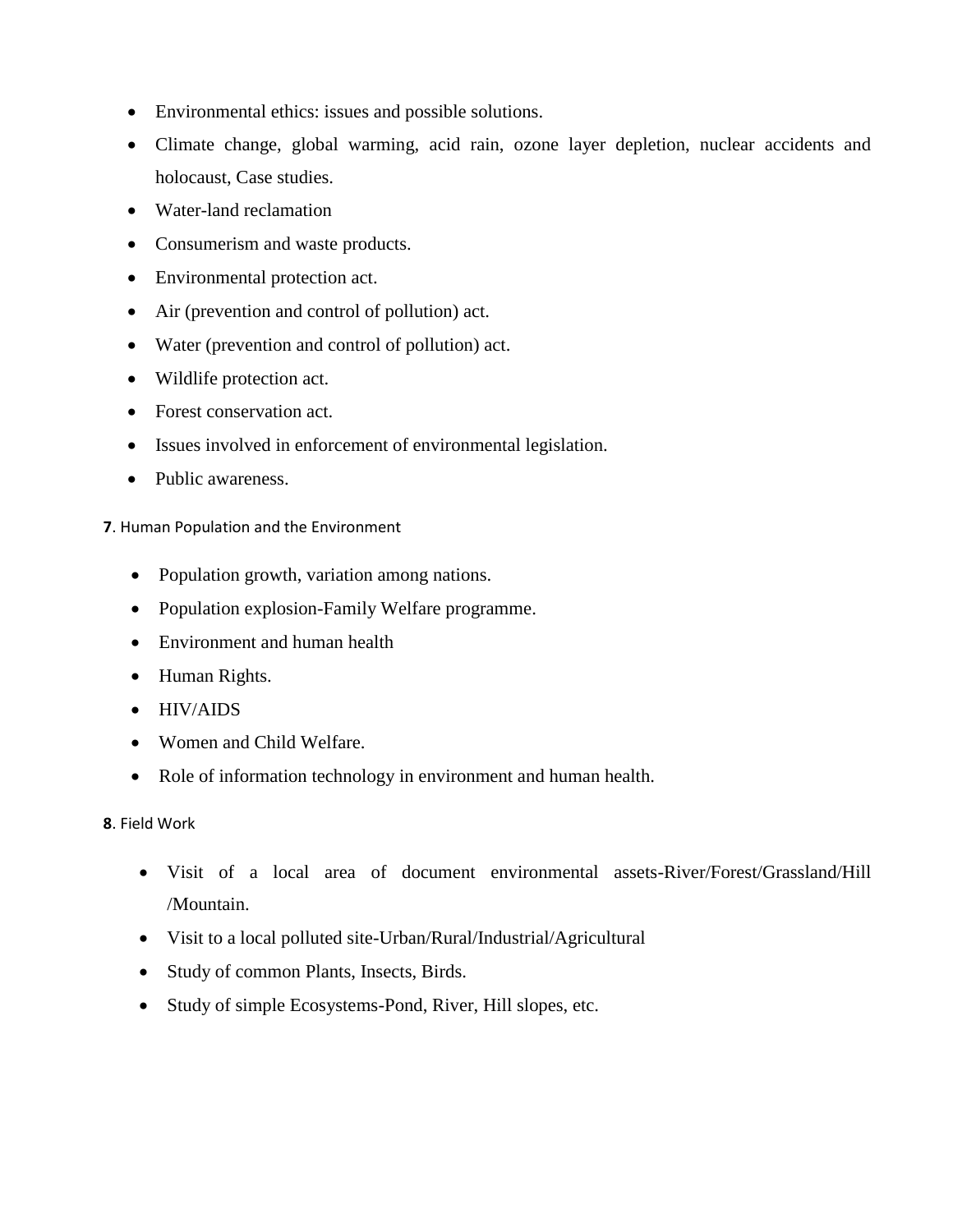### **BFS: 110 LAW FOR FORENSIC SCIENTISTS**

- 1. Criminal Procedure code, constitution of courts , hierarchy of courts and their powers
- 2. lok adalats , lok Ayukts and Juvenline courts, examination- in chief, cross-examination reexamination .Evidence in Enquiries and Trials , Expert Witness (291-93).
- 3. Constitution of India- Preamble, Fundamental Rights Article 20,21,22.
- 4. Indian evidence Act- Section 32,45,46,47,57,58,60,73,135,136,137,138.
- 5. Indian Penal code Sections Pertaining Offence against property and Offence against person.
- 6. Narcotic Drugs & Psychotropic Substances Act, Drugs & Cosmetics Act, Explosive Substances Act, Dowry Prohibition Act, Prevention of Food Adulteration Act, Prevention of corruption Act, Arms Act, Wild life Protection Act, I.T.Act 2000.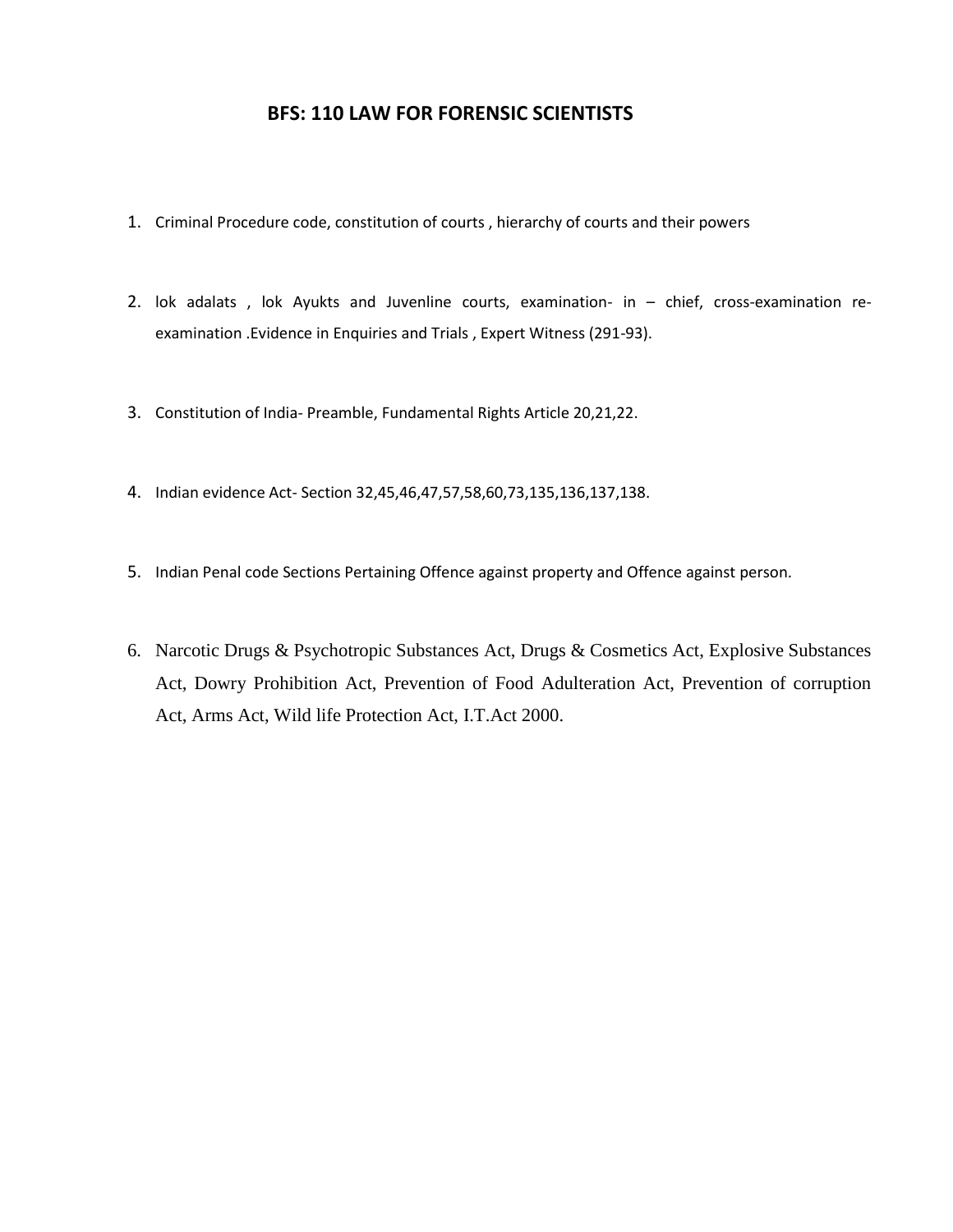# **BFS: 111 PRACTICALS ORGANIC CHEMISTRY**

- 1. Preliminary examination of organic compound
- 2. Detection of elements
- (a) Nitrogen, Sulphur, Halogen
- (b) Test for functional group
- (c) Carboxylic acid
- (d) Phenol
- (e) Carbohydrate
- (f) Aldehydes
- 3. To do the sublimation of the given organic compound
- 4. To purify the given organic compound by the method of sublimation.
- 5. To prepare α-Amino acid.
- 6. To prepare Pthalimide
- 7. To prepare Benzoic acid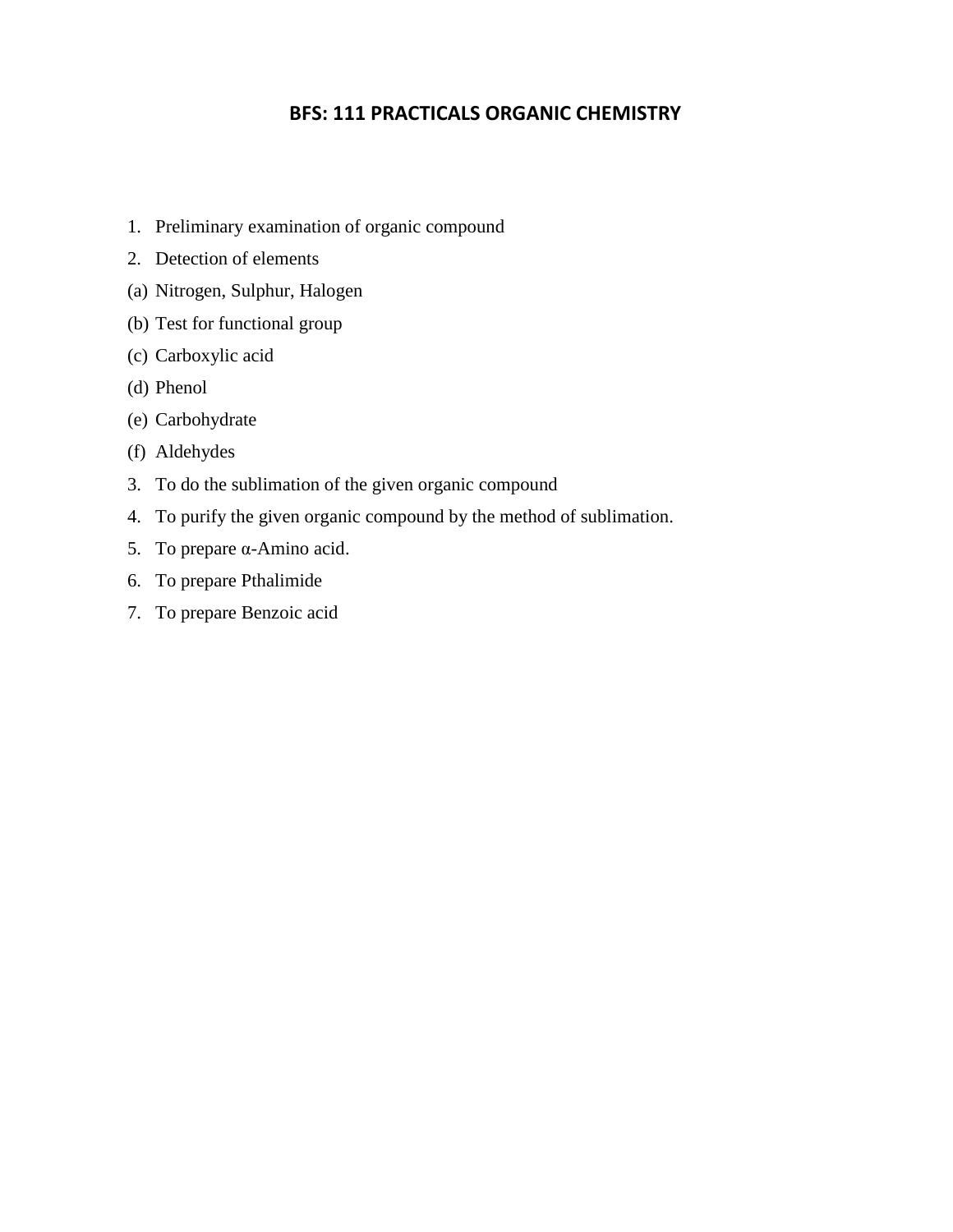## **BFS: 112 PRACTICAL BIOLOGY**

- 1. To study the given specimen of Algae, Fungi, lichen, Bryophyte, Pteridophyte, Gymnosperm and Angiospermic Plants
- 2. To identify the given specimen of Protozoa, Porifera, Coelentrate, Helminthes, Annelida, Arthropoda, Mollusca, Amphibia, Reptiles, Aves etc.
- 3. To determine the blood group of fresh blood.
- 4. To prepare Haemin crystals.
- 5. To estimate the amount of the Heamoglobin by haematometer.
- 6. To examine of saliva stain.
- 7. To study the presence of diatoms in the given samples.
- 8. To study the different parts of alimentary canal.
- 9. To study the different parts of the respiratory track.
- 10. To study the different parts of the human heart.
- 11. To study the different parts of the central nervous system.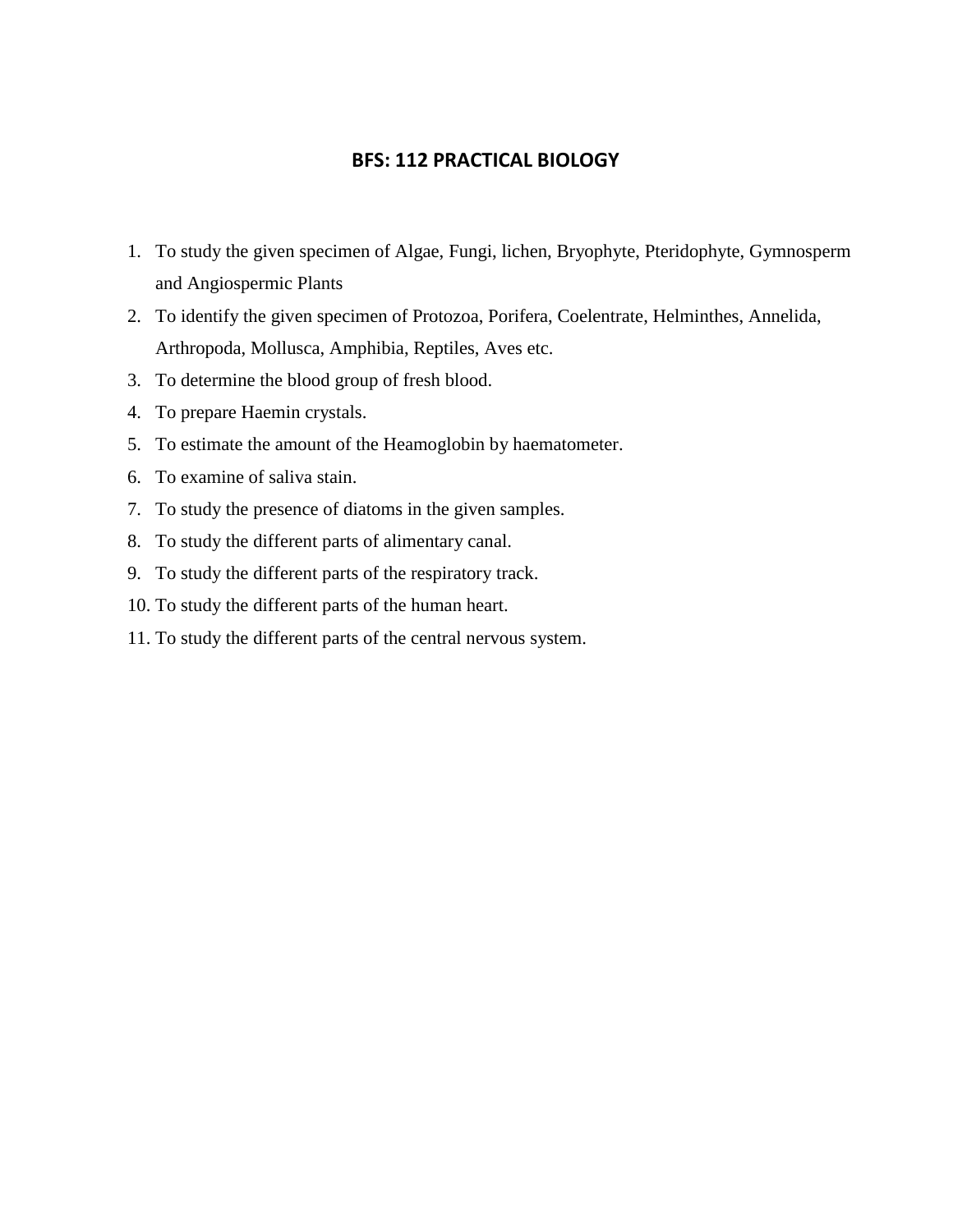# **B.Sc (HONS) FORENSIC SCIENCE**

# **SYLLABUS B.Sc 3rd YEAR**

| Paper No/Code | <b>Title</b>                                        | <b>Lectures</b> | <b>Marks</b> |
|---------------|-----------------------------------------------------|-----------------|--------------|
| BFS-113:      | <b>Physical Chemistry</b>                           | 90              | 70+30        |
| BFS-114:      | <b>Fundamentals of Mathematics &amp; Statistics</b> | 90              | $70 + 30$    |
| BFS-115:      | <b>Fundamentals of Computer Science</b>             | 90              | $70 + 30$    |
| BFS-116:      | Instrumentation & Investigation Technique           | 90              | $70+30$      |
| BFS-117:      | Practical - Physical Chemistry                      |                 | 100          |
| BFS-118:      | Practical – Forensic Science                        |                 | 100          |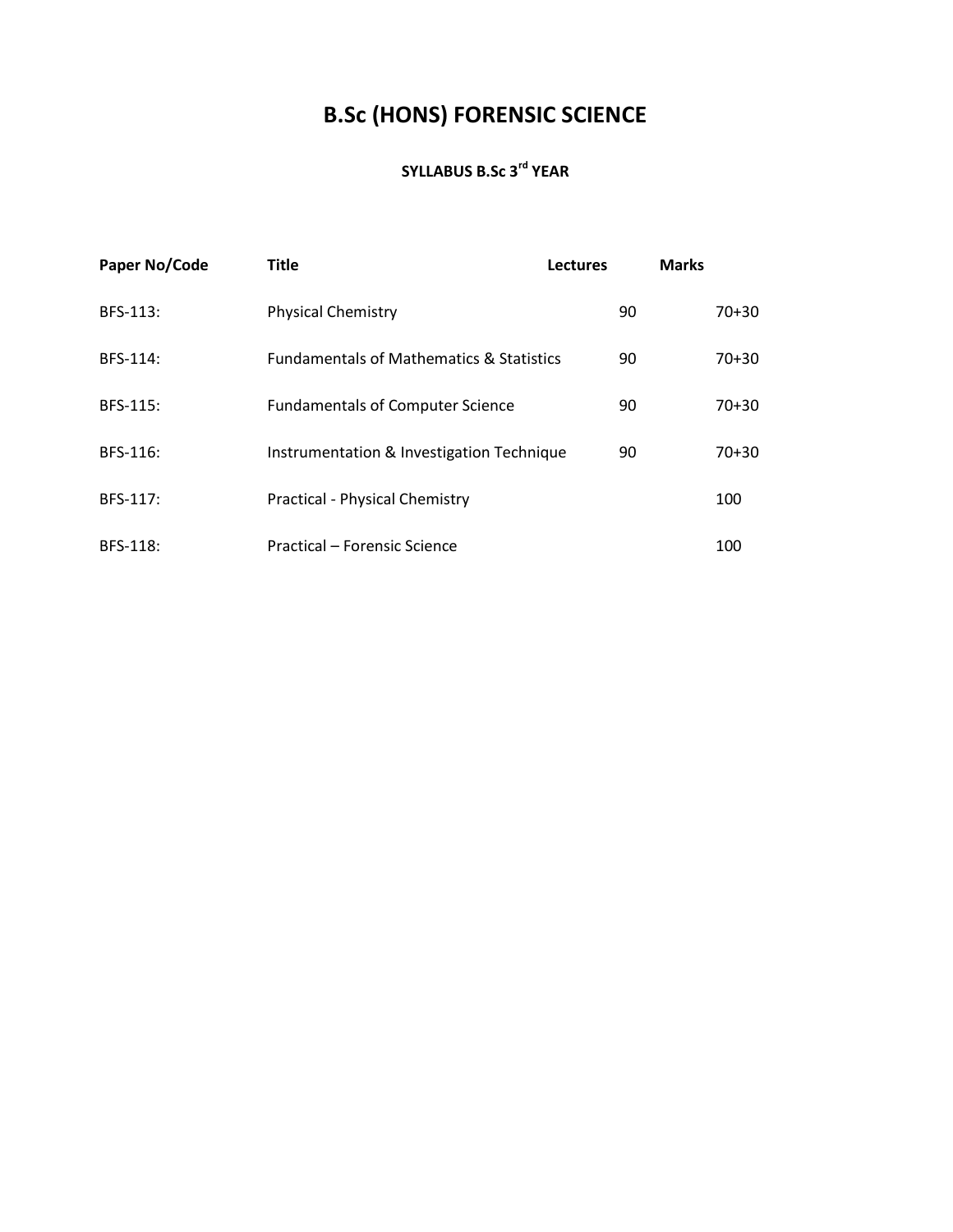#### **BFS: 113 PHYSICAL CHEMISTRY**

- 1. Acid and Bases: Physical properties and structure of water, solvent properties of water, ionic product of water and the pH scale, ionization of acid and bases, salt hydrolysis, pH changes in acid base titrations (weak and strong), acid base indicators, common ion effect, hassle Bach Henderson equation, buffer solutions, buffer index, buffer capacity, solubility product and its application in analysis.
- 2. Electrochemistry: Conductance- Faraday's law of electrolysis, conductivity and its measurement, equivalent and molar conductance, Kohlraush's law of independent migration of ions, variation of equivalent conductivity with concentrations of weak and strong electrolytes.
- 3. Chemical Kinetics: Order of reaction (including fractional and negative orders), molecularity, rate laws, differential forms (integrated forms up to second order), experimental methods for determination of order of a reaction, Lindemann mechanism.
- 4. Adsorption and Catalysis: Homogeneous and Heterogeneous catalysis, adsorption, physical adsorption and chemisorptions , various types of adsorption isotherms , nature of adsorbed state, kinetics of catalytic decomposition , promoters and inhibitors.
- 5 Thermodynamics: Zeroth law of Thermodynamics , First law of Thermodynamics , internal energy (E) , enthalpy (H), equivalency of heat and work (Joule's experiment), relation between Cp and Cv, calculation of W ,E and H for expansion of ideal and real gases under isothermal and adiabatic condition for reversible and irreversible processes including free expansion. Enthalpies of formation, bond energy, bond dissociation energy and resonance energy (calculation form thermo-chemical date), Enthalpies of solution, integral and differential enthalpies of neutralization, Enthalpies of ionization and Enthalpy of ions. Second law of Thermodynamics: Various statement of the law, concept of entropy (S), and Thermodynamic scale of temperature efficiency of Carnot's cycle. Third law of Thermodynamics: Statement of third law including the concept of residual entropy, calculation of entropy for reversible and irreversible processes, Gibbs free energy (G) and Helmholtz free energy (A), Gibbs Helmholtz equation, Maxwell's relations thermodynamic equation of state, compressibility and expansion coefficient.
- 6. Colligative Properties: Dilute solutions, Lowering vapor pressure, Raoult's and Henry's Laws as limiting Laws and their derivations. Elevation of boiling point and depression of freezing point, calculation of molecular weight, molecular weight of a polymer by osmotic pressure.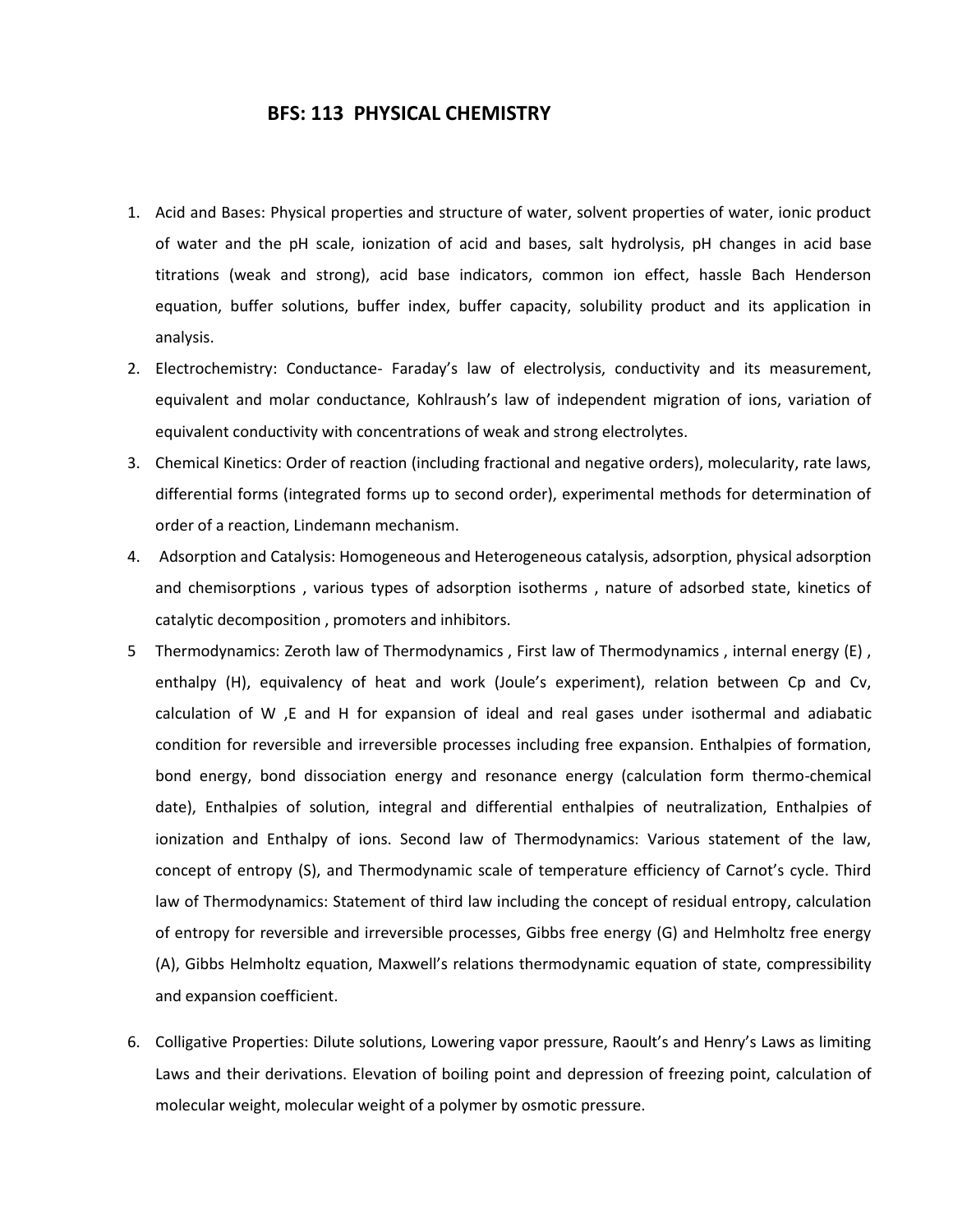### **BFS: 114 FUNDAMENTALS OF MATHEMATICS & STATISTICS**

- 1. Matrix: Definition of special kinds of matrices, sum of matrices, multiplication of matrices, adjoint of matrices, inverse of matrices, determinants, solution of simultaneous equations by matrices. Rank of matrices, complex matrices, Eigen value and Eigen vectors. Vector Calculus: Interpretation of vectors and scalars, Gradient, Divergence and curl of vector and their physical interpretation.
- 2. Differential Calculus: Partial differential- Jacobian, expansion of functions one and several variables, extrema of functions of two and several variables, Asymptotes. Integral calculus : integration as inverse of differentiation, indefinite integrals of standard forms.
- 3. Statistics: Introduction, Basic concept of frequency distribution. Measures of central values-Mean, Mode and Median. Measures of dispersion- Range, Mean deviation and standard deviation. Coefficient of Variation, Moment, Skew-ness and Kurtosis, Corelation and Regression analysis.
- 4. Testing of Hypothesis Null hypothesis, alternative hypothesis- type I and type II errors, level of significance, critical region.
- 5. Test of significant of attributes, Z- test significance and coefficient of correlation, Small sample test, Ttest, Chi- square test. F Test for equality of variance, large sample test and Normal Test.
- 6. Theory, classical definition of probability, Basic terms- Events, Trials, Mutually exclusive events, Favorable events, Exhaustive events etc.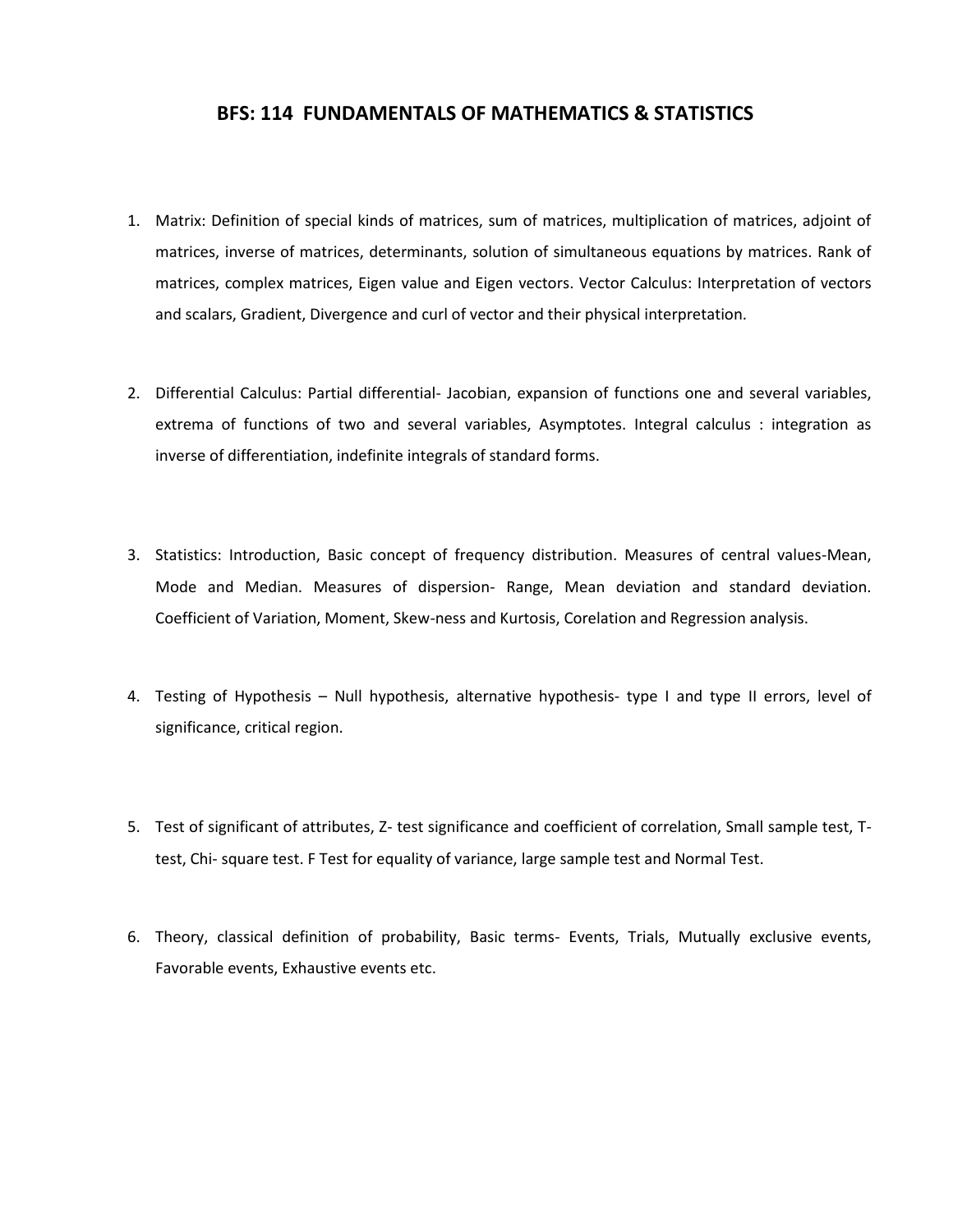# **BFS: 115 FUNDAMENTALS OF COMPUTER SCIENCE**

- 1. History and development of computers-mini, personal and super computers.
- 2. General awareness of computer hardware, CPU and other peripheral device (input output and auxiliary storage device).
- 3. Basic operating system concept-MS Dos and Windows.
- 4. Knowledge of computer system, software and programming language, machine language, assembly language, and higher level language. Awareness of software packages like lotus and other scientific application packages.
- 5. Cyber Crimes: Introduction, stand alone computer crimes- Printing of Counterfeit Currency and other documents. Computer Scanners, Imaging Software (Photoshop, Photo paint etc.), Software Piracy, Data Recovery.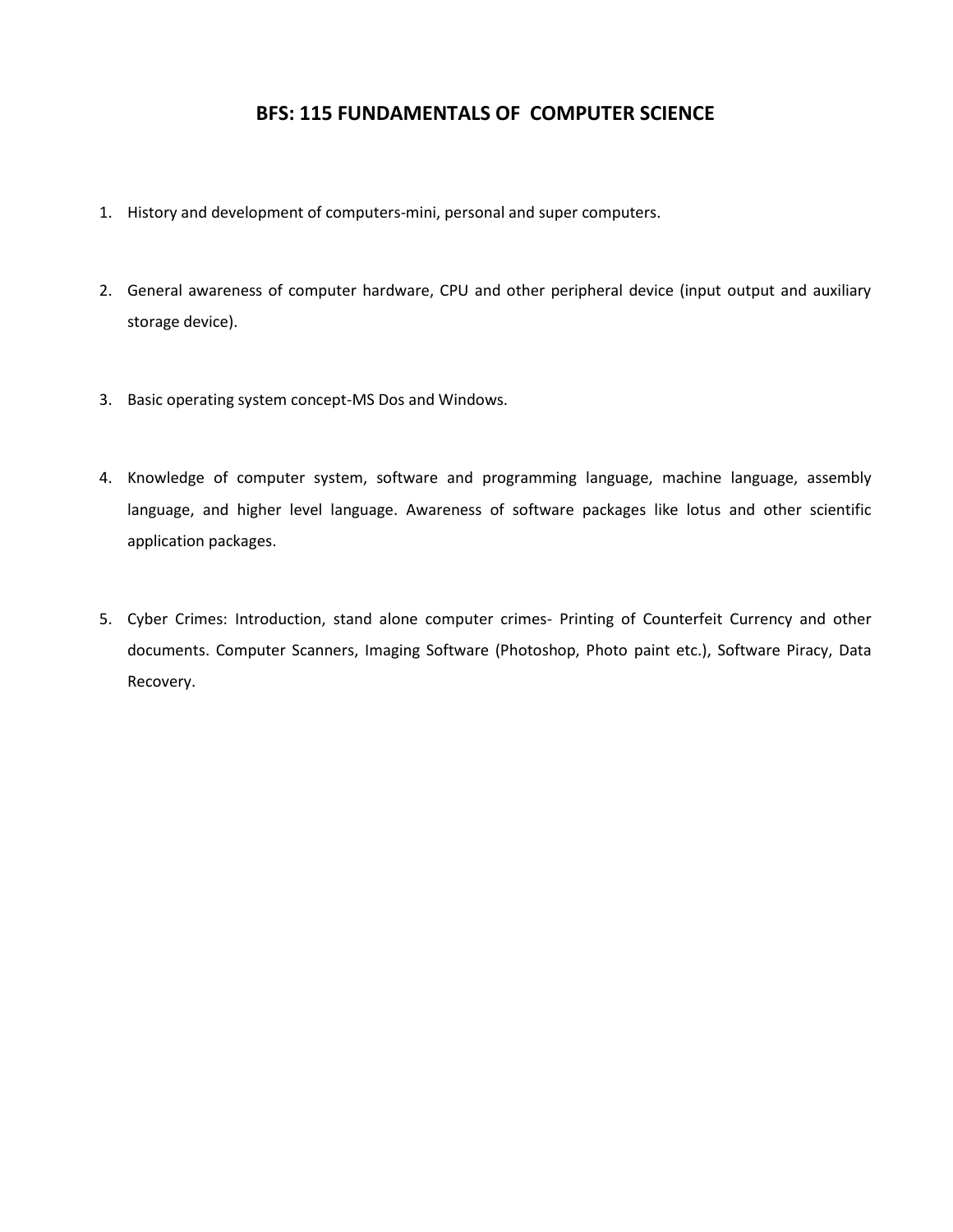## **BFS: 116 INSTRUMENTATION AND INVESTIGATION TECHNIQUES**

- 1. Crime Detection Devices: UV, IR, X-Rays, their nature and applications, Detective Dyes, Neutron Radiography, Speed Detection Devices
- 2. Tools: Basic Kits, Investigator's Kit, Tools used in Mobile laboratory.
- 3. Microscopy: Definition, Types of Microscopes and their Forensic Significance
- 4. Chromatography: Definition, Types of Chromatography and Forensic Applications with reference to TLC, Preparation of TLC Plate.
- 5. Documents: Definition, Importance, Nature, Problems and preliminary examination.
- 6. Ballistics: Definition of Ballistics, Forensic Ballistics, Types of Forensic Ballistics, Firearms, History of Firearm, Classification of Modern Firearms, Ammunition and its composition, GSR and its examination.
- 7. Fingerprints Examination: History & Development, Fundamental Principles, Types of Fingerprints, Classification of Fingerprints, Fingerprint characteristics,
- 8. Recent Advanced Techniques used in Forensic Science : Lie Detection, Voice Identification, DNA Profiling, Narco Analysis, Brain Fingerprinting.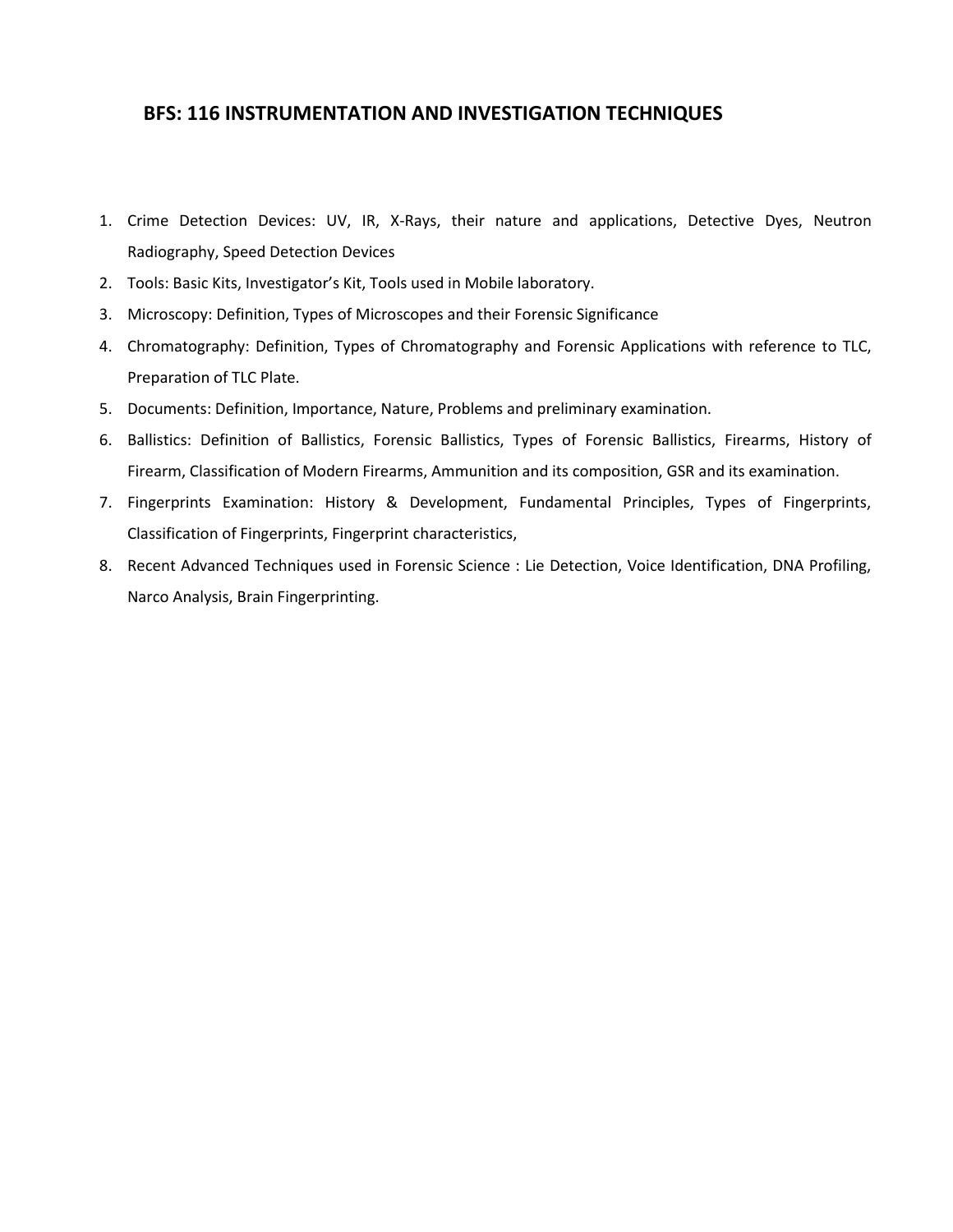# **BFS: 117 PRACTICALS PHYSICAL CHEMISTRY**

- 1. To determine the solubility product of a salt (Kcl or Nacl) at room temperature.
- 2. Determination of concentration or amount of Oxalic acid by titration with potassium permanganate (KMNO4)
- 3. To determine the molecular weight of urea cryoscopically.
- 4. To determine the solubility of an organic acid (oxalic acid) in water at room temperature.
- 5. To determine the solubility product of calcium hydroxide using common ion effect of sodium hydroxide or of any other strong alkali.
- 6. To determine the adsorption of aqueous acetic acid by activated charcoal and to study the adsorption isotherm.
- 7. To determine the solution of  $(KNO<sub>3</sub>)$  by solubility method.
- 8. To determine the heat of solution of the given salt in water by calorimeter.
- 9. To determine the heat of hydration of anhydrous copper sulphate.
- 10. To determine the Ph values of a given solution by indicating method (using buffer solution of known Ph).